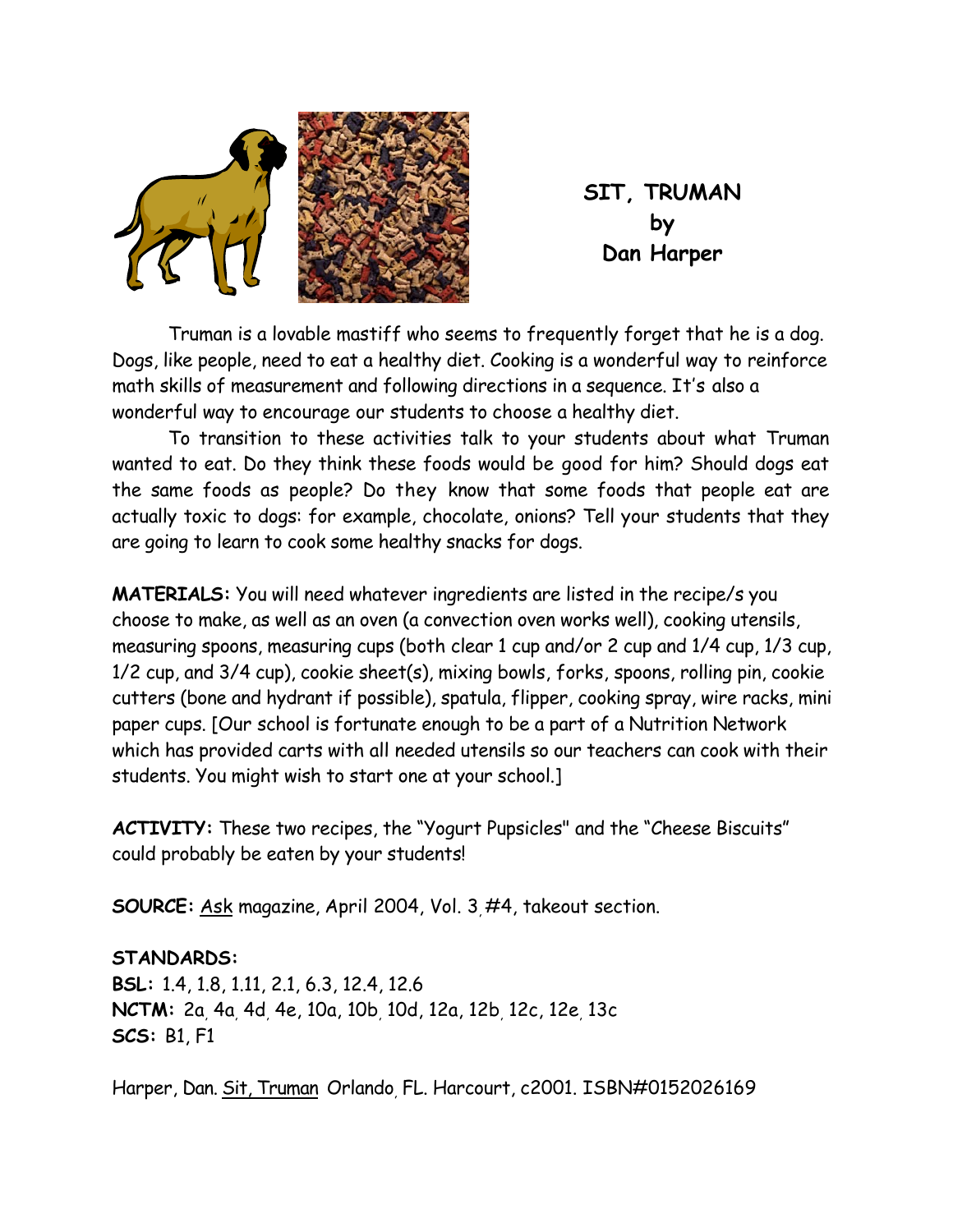Stevens, Janet, and Susan Stevens Crummel My Big Dog. NY: Golden Books Publishing, cl999. ISBN#0307102203

## **RECIPES**

## Yogurt Pup-sicles

2 cups plain yogurt 1 ripe banana, mashed up 2 tablespoons peanut butter 1 tablespoon honey Small paper cups or empty ice cube tray

- Mix the ingredients together in a large bowl.
- Use a tablespoon to scoop the mixture in cups or compartments in ice cube tray.
- Cover with plastic wrap and freeze overnight.
- When you are ready to give your dog a treat, remove paper or pop out a cube. Please let the treat thaw for 10 minutes!

## Cheese Biscuits

 $2\frac{1}{4}$  cups whole wheat flour

- 1 teaspoon baking powder
- 1 teaspoon garlic powder\*

1 large egg

1 cup skim milk

1 cup shredded cheddar cheese

- In a bowl mix the dry ingredients: flour, baking powder and garlic powder.
- In another bowl, beat the egg with a fork and stir in milk and cheese.
- Preheat oven to 375º F. Spray cookie sheet cooking spray.
- Mix wet and dry ingredients; the dough may get stiff and you might have to use your hands to knead it.